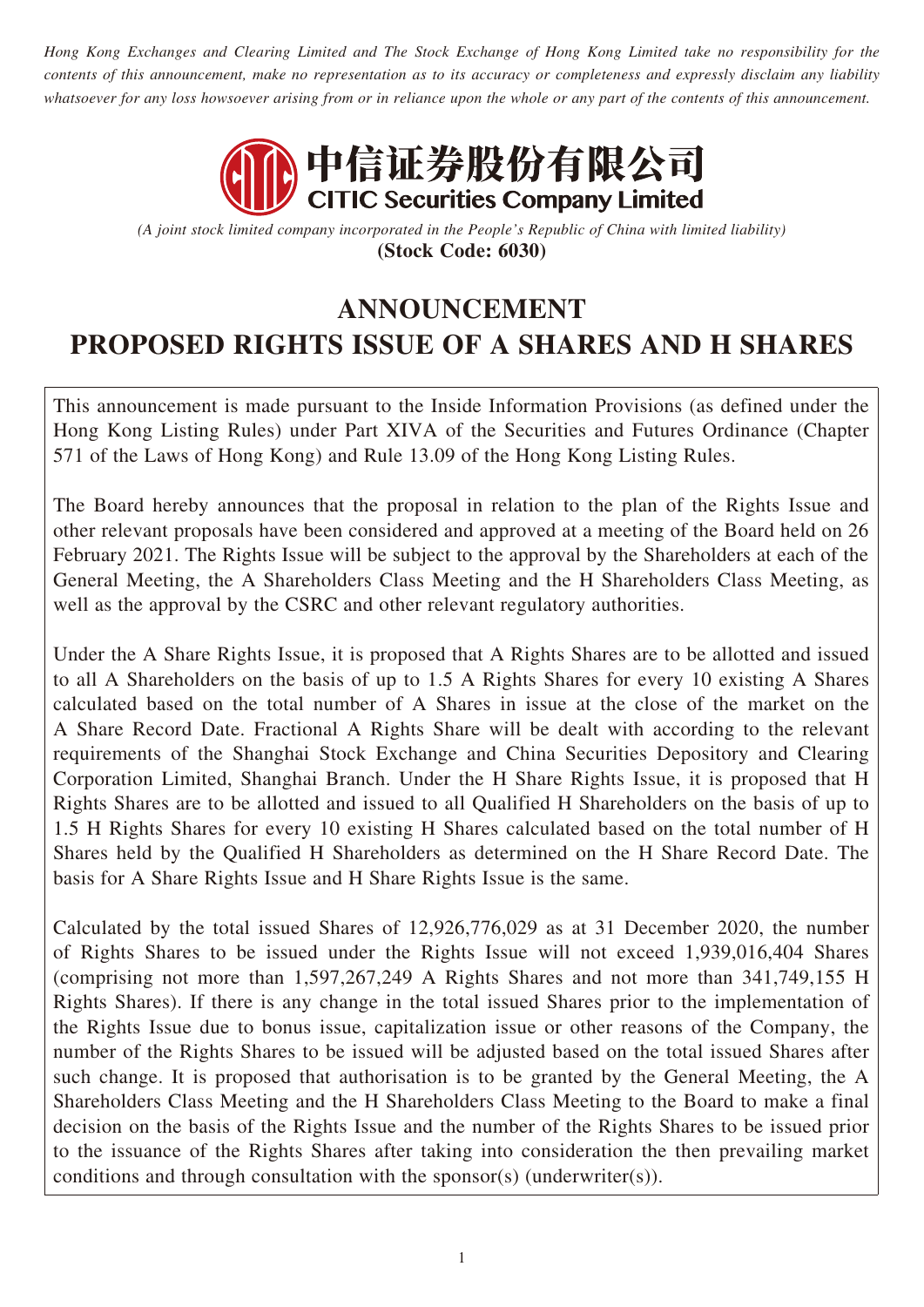The Subscription Price shall be determined using market discount method after taking into consideration the market conditions of A Shares and H Shares prior to the publication of the Rights Issue announcement. It is proposed that authorisation is to be granted by the General Meeting, the A Shareholders Class Meeting and the H Shareholders Class Meeting to the Board to make a final decision on the Subscription Price prior to the issuance of the Rights Shares after taking into consideration the then prevailing market conditions and through consultation with the sponsor(s) (underwriter(s)). The Subscription Price of the A Rights Shares and the H Rights Shares shall be consistent after exchange rate adjustment.

The A Rights Shares will be underwritten on a best efforts basis as required under applicable PRC laws and regulations, and the H Rights Shares will be underwritten in accordance with Rule 7.19(1) of the Hong Kong Listing Rules.

The gross proceeds raised from the Rights Issue is expected to be no more than RMB28 billion. The proceeds raised from the Rights Issue, after deduction of relevant expenses relating to the issuance, will be used for the development of flow-based business, the increase in investments to the subsidiaries of the Company, the strengthening of construction of the information system and the replenishment of other working capital.

A circular containing further details of the Rights Issue, along with the notices convening the General Meeting and the H Shareholders Class Meeting, will be despatched to the H Shareholders in due course.

Prior to the commencement of the H Share Rights Issue, the Company will make a further announcement and publish the H Share Rights Issue Prospectus, which will contain all relevant details of the Rights Issue, including the definitive basis on which the Rights Shares are to be issued, the maximum number of Rights Shares to be issued, the Subscription Price, the period of closure of the register of members for the H Shares and the H Share Record Date, trading arrangements of the H Rights Shares, the arrangements for excess H Rights Shares, the underwriting arrangements and the expected timetable of the Rights Issue.

**The H Share Rights Issue is conditional upon the fulfilment of the conditions set out under the section headed "Conditions of the H Share Rights Issue". If any of the conditions is not fulfilled, the H Share Rights Issue will not proceed. Shareholders and investors are advised to exercise caution when dealing in the H Shares.**

## **I. BACKGROUND**

The Board hereby announces that the proposal in relation to the plan of the Rights Issue and other relevant proposals have been considered and approved at a meeting of the Board held on 26 February 2021. The Rights Issue will be subject to the approval by the Shareholders at each of the General Meeting, the A Shareholders Class Meeting and the H Shareholders Class Meeting, as well as the approval by the CSRC and other relevant regulatory authorities.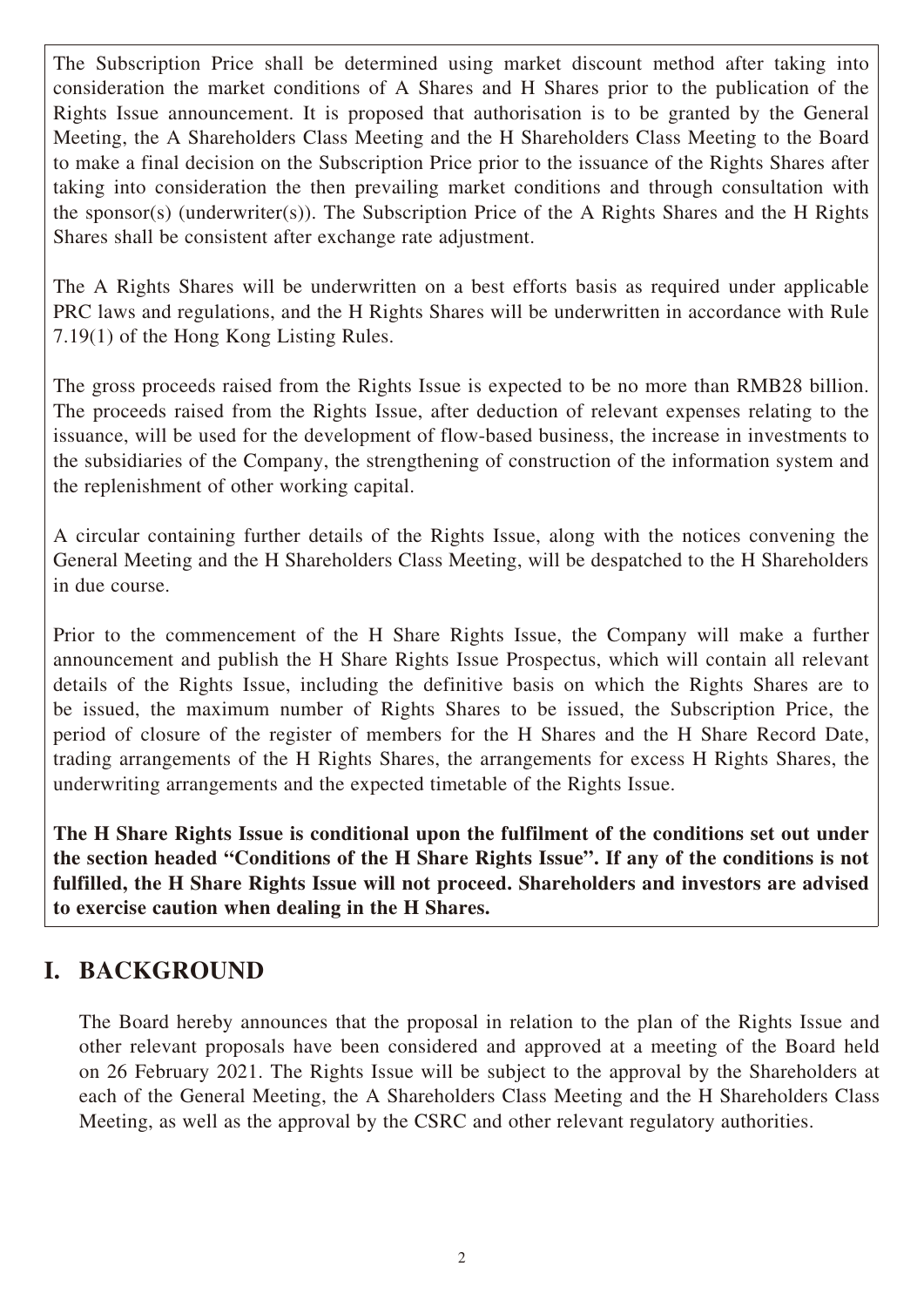## **II. RIGHTS ISSUE**

The preliminary terms of the plan of the Rights Issue are set out below:

| Type and nominal value<br>of the Rights Shares     | A Shares and H Shares, each with a nominal value of RMB1.00<br>per Share.                                                                                                                                                                                                                                                                                                                                                                                                                                                                                                                                                                                                                                                                                                                                                                                                                                                                                                                                                  |
|----------------------------------------------------|----------------------------------------------------------------------------------------------------------------------------------------------------------------------------------------------------------------------------------------------------------------------------------------------------------------------------------------------------------------------------------------------------------------------------------------------------------------------------------------------------------------------------------------------------------------------------------------------------------------------------------------------------------------------------------------------------------------------------------------------------------------------------------------------------------------------------------------------------------------------------------------------------------------------------------------------------------------------------------------------------------------------------|
| <b>Method of issuance</b>                          | The Rights Issue will be conducted by way of issuing Shares to<br>existing Shareholders.                                                                                                                                                                                                                                                                                                                                                                                                                                                                                                                                                                                                                                                                                                                                                                                                                                                                                                                                   |
| number of the Rights<br><b>Shares to be issued</b> | <b>Basis of the Rights Issue and Under the A Share Rights Issue, it is proposed that A Rights</b><br>Shares are to be allotted and issued to all A Shareholders on<br>the basis of up to 1.5 A Rights Shares for every 10 existing<br>A Shares calculated based on the total number of A Shares<br>in issue at the close of the market on the A Share Record<br>Date. Fractional A Rights Share will be dealt with according<br>to the relevant requirements of the Shanghai Stock Exchange<br>and China Securities Depository and Clearing Corporation<br>Limited, Shanghai Branch. Under the H Share Rights Issue, it<br>is proposed that H Rights Shares are to be allotted and issued to<br>all Qualified H Shareholders on the basis of up to 1.5 H Rights<br>Shares for every 10 existing H Shares calculated based on the<br>total number of H Shares held by the Qualified H Shareholders<br>as determined on the H Share Record Date. The basis for A<br>Share Rights Issue and H Share Rights Issue is the same. |
|                                                    | Calculated by the total issued Shares of 12,926,776,029 as at<br>31 December 2020, the number of Rights Shares to be issued<br>under the Rights Issue will not exceed 1,939,016,404 Shares<br>(comprising not more than 1,597,267,249 A Rights Shares and<br>not more than 341,749,155 H Rights Shares). If there is any<br>change in the total issued Shares prior to the implementation of                                                                                                                                                                                                                                                                                                                                                                                                                                                                                                                                                                                                                               |

the Rights Issue due to bonus issue, capitalization issue or other reasons of the Company, the number of the Rights Shares to be issued will be adjusted based on the total issued Shares after such change. It is proposed that authorisation is to be granted by the General Meeting, the A Shareholders Class Meeting and the H Shareholders Class Meeting to the Board to make a final decision on the basis of the Rights Issue and the number of the Rights Shares to be issued prior to the issuance of the Rights Shares after taking into consideration the then prevailing market conditions and through consultation with the sponsor(s) (underwriter(s)).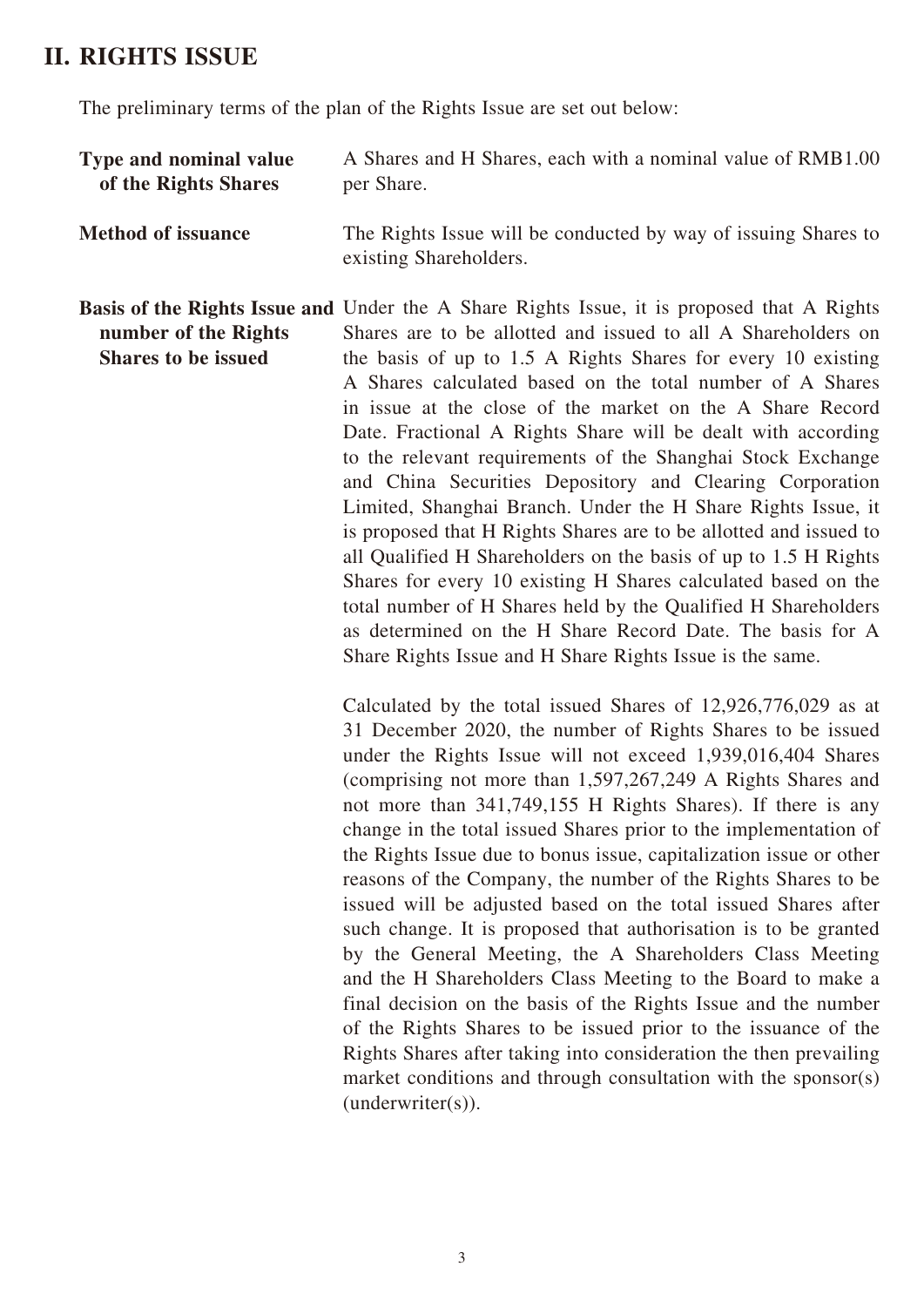#### **Pricing principle and Subscription Price**

The pricing principle of the Rights Issue is as below:

- (i) To make reference to various valuation indicators of the Shares of the Company in the secondary market including price, price-to-book ratio and price-earnings ratio, and consider the business development of the Company as well as the interests of the Shareholders;
- (ii) To take into consideration the funding requirements of the Relevant Projects (as defined below); and
- (iii) To follow the principle of determination by the Board after consultation with the sponsor (s) (underwriter(s)).

The Subscription Price shall be determined using market discount method after taking into consideration the market conditions of A Shares and H Shares prior to the publication of the Rights Issue announcement. It is proposed that authorisation is to be granted by the General Meeting, the A Shareholders Class Meeting and the H Shareholders Class Meeting to the Board to make a final decision on the Subscription Price prior to the issuance of the Rights Shares after taking into consideration the then prevailing market conditions and through consultation with the sponsor(s) (underwriter(s)). The Subscription Price of the A Rights Shares and the H Rights Shares shall be consistent after exchange rate adjustment.

**Target subscribers for the Rights Issue** The target subscribers for the A Share Rights Issue shall be all A Shareholders registered on the register of members kept with China Securities Depository and Clearing Corporation Limited, Shanghai Branch at the close of the market on the A Share Record Date. The target subscribers for the H Share Rights Issue shall be all the Qualified H Shareholders as determined on the H Share Record Date. The Record Date(s) in relation to the Rights Issue will be determined after obtaining the approval by the CSRC on the plan of the Rights Issue.

**Arrangement for accumulated undistributed profits of the Company prior to the Rights Issue**

The accumulated undistributed profits of the Company prior to the completion of the Rights Issue shall be shared by all Shareholders on a pro rata basis after completion of the A Share Rights Issue and H Share Rights Issue.

**Time of issuance** Upon obtaining the approval by the CSRC on the Rights Issue, the Rights Shares will be allotted and issued to all Shareholders in due course within the prescribed period.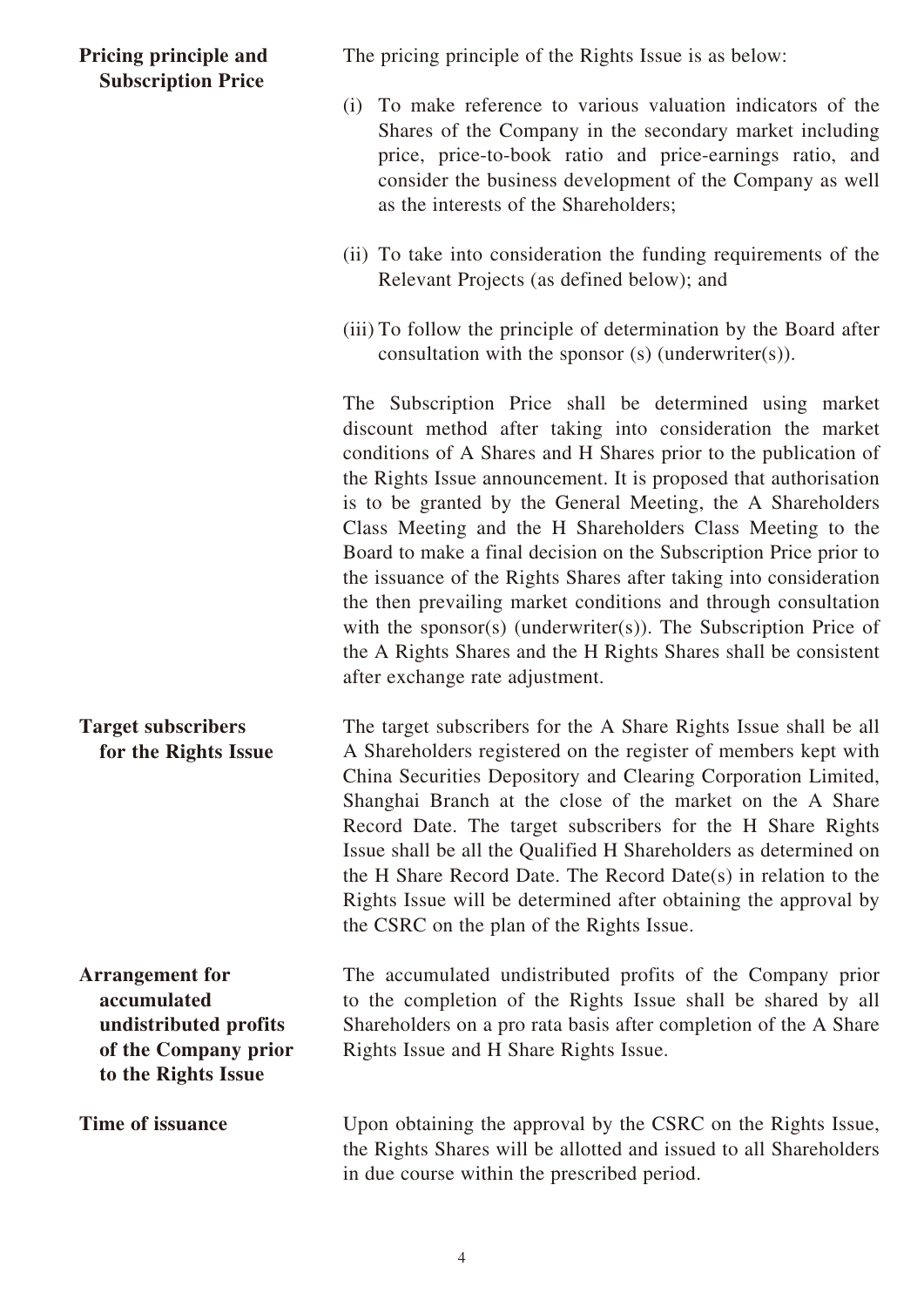**Underwriting method** The A Rights Shares will be underwritten on a best efforts basis as required under applicable PRC laws and regulations, and the H Rights Shares will be underwritten in accordance with Rule 7.19(1) of the Hong Kong Listing Rules.

Use of proceeds The gross proceeds raised from the Rights Issue is expected to be no more than RMB28 billion. The proceeds raised from the Rights Issue, after deduction of relevant expenses relating to the issuance, will be used for the development of flow-based business, the increase in investments to the subsidiaries of the Company, the strengthening of construction of the information system and the replenishment of other working capital (the "**Relevant Projects**"). The proceeds proposed to be invested in the Relevant Projects shall be no more than RMB19 billion, RMB5 billion, RMB3 billion and RMB1 billion, respectively.

> If the net proceeds raised from the Rights Issue are less than the amount of proceeds proposed to be invested in the Relevant Projects, the shortfall will be funded by the Company itself. On the condition that the Relevant Projects to be invested will not be changed, the Board may make appropriate adjustments to the sequence and amount of proceeds to be invested in the Relevant Projects according to the actual needs of the Relevant Projects. From the date of approval by the Board on the Rights Issue till the date on which the proceeds raised are available for use, the Company shall invest in the Relevant Projects with internal funds according to the operating conditions and development plans, and after the proceeds become available for use, the Company shall replace the internal funds with the proceeds in accordance with the relevant procedures required under relevant laws and regulations.

**Effective period of the resolutions** The resolutions on the Rights Issue shall remain valid for a period of 12 months from the date on which the resolutions are considered and approved by the General Meeting, the A Shareholders Class Meeting and the H Shareholders Class Meeting.

Listing of Rights Shares Upon completion of the A Share Rights Issue, the A Shares issued under the Rights Issue will be listed on the Shanghai Stock Exchange according to the relevant requirements.

> Upon completion of the H Share Rights Issue, the H Shares issued under the Rights Issue will be listed on the Hong Kong Stock Exchange according to the relevant requirements.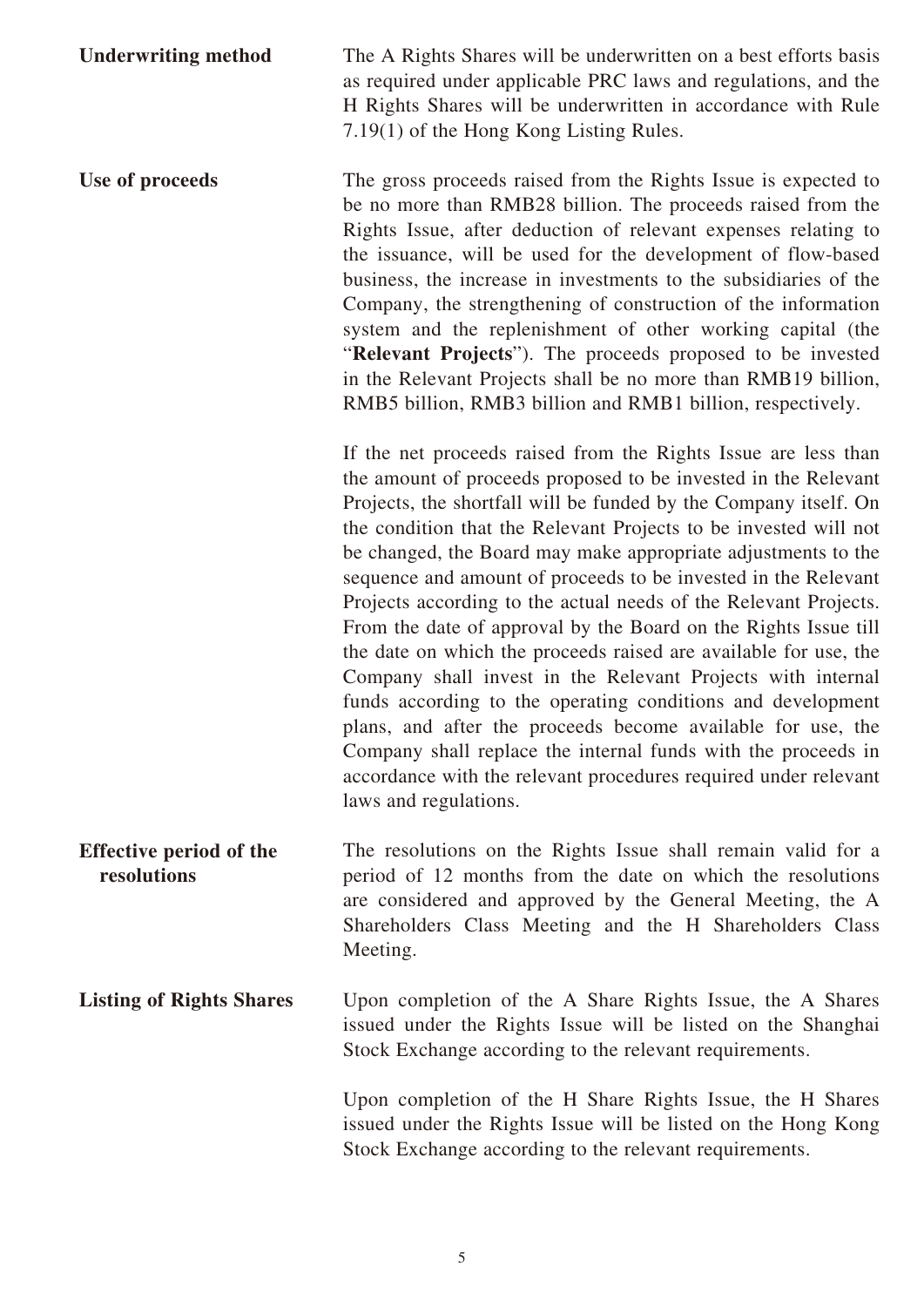## **Qualified H Shareholders**

The Company will despatch the H Share Rights Issue Prospectus to the Qualified H Shareholders (and to the extent permitted by the relevant laws, to the Excluded Shareholders for information purposes only). To qualify for the H Share Rights Issue, a H Shareholder must:

(i) be registered as a H Shareholder of the Company on the H Share Record Date; and

(ii) not be an Excluded Shareholder.

Before the commencement of the H Share Rights Issue, the Company will announce the date by which the H Shareholders must lodge any transfer documents in relation to the existing H Shares (together with the relevant H Share certificates) with the Company's H Share registrar, in order for the transferee to be registered as a H Shareholder of the Company on or before the H Share Record Date.

## **H Share Record Date**

The H Share Record Date and the trading arrangements for the nil-paid H Rights Shares will be determined by the Board and once determined, a further announcement will be made by the Company. The H Share Rights Issue is conditional upon the fulfillment of the conditions set out under the section headed "Conditions of the H Share Rights Issue" in this announcement. The H Share Record Date will not precede the date of the General Meeting, the date of the A Shareholders Class Meeting, the date of the H Shareholders Class Meeting, or the date on which all relevant approvals of the CSRC and other relevant regulatory authorities are granted to the Company in relation to the Rights Issue.

#### **Trading of the H Rights Shares**

Dealings in the H Rights Shares in both their nil-paid and fully-paid forms registered with the H Share registrar of the Company will be subject to the payment of stamp duty in Hong Kong. A further announcement will be made by the Company regarding the trading arrangements for the H Rights Shares (in nil-paid and fully-paid forms) after such arrangements have been finalised by the Board.

#### **Status of the H Rights Shares**

The H Rights Shares, when allotted and fully paid, will rank *pari passu* in all respects with the H Shares then in issue. Holders of fully-paid H Rights Shares will be entitled to receive all future dividends and distributions which are declared, made or paid after the date of allotment and issue of the H Rights Shares.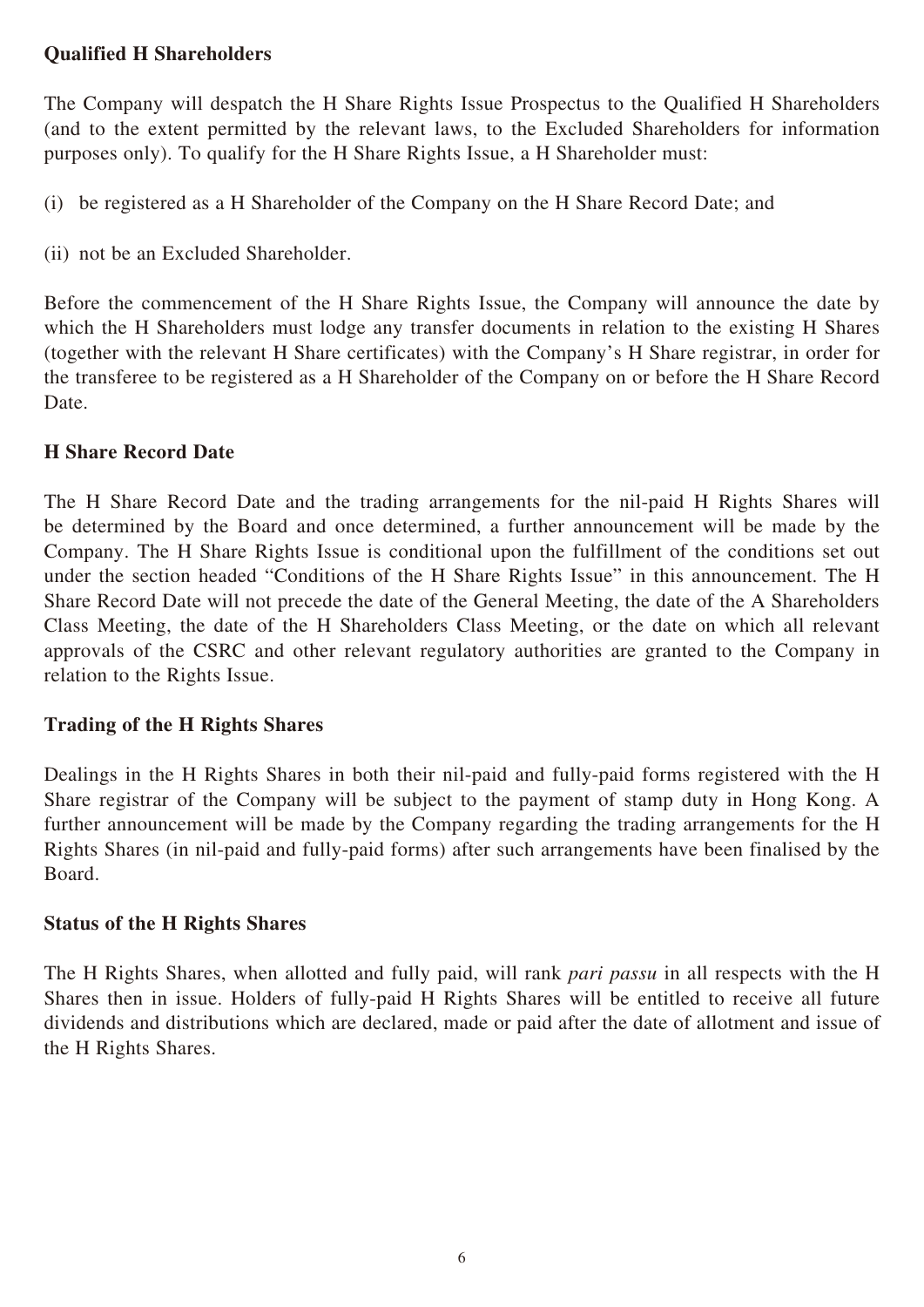#### **Rights of Overseas Shareholders**

The H Share Rights Issue Prospectus will not be registered under the applicable securities legislation of any jurisdiction other than Hong Kong. The Company will make enquiries regarding the feasibility of extending the H Share Rights Issue to the Overseas Shareholders. If, based on the advice received from the relevant legal advisers, the Board considers that it is necessary or expedient not to offer the H Rights Shares to certain Overseas Shareholders (who are thus Excluded Shareholders) on account either of the legal restrictions under the laws of the place of his/her/their registered address(es) or the requirements of the relevant regulatory authority or stock exchange in that place, the H Share Rights Issue will not be made available to the Excluded Shareholders.

The Company will, to the extent permitted by relevant laws, send the H Share Rights Issue Prospectus to the Excluded Shareholders for their information only, but the Company will not send any provisional allotment letters or excess application forms to the Excluded Shareholders.

Arrangements will be made for the H Rights Shares, which would otherwise have been provisionally allotted to the Excluded Shareholders, to be sold in the market in their nil-paid form, as soon as practicable after the commencement of the dealings in the nil-paid H Rights Shares, if a premium (net of expenses) can be obtained. The proceeds of such sale, less expenses, will be paid on a pro rata basis to the Excluded Shareholders, and the Company will pay individual amounts of more than HK\$100 to the relevant Excluded Shareholders, provided that the Company will retain individual amounts of HK\$100 or less for its own benefit.

#### **Application for Excess H Rights Shares**

Qualified H Shareholders of the Company may apply, by way of excess application, for any H Rights Shares to which unsold entitlements of the Excluded Shareholders relate and for any H Rights Shares provisionally allotted to the Qualified H Shareholders but not accepted.

Application for excess H Rights Shares may be made by completing the excess application form to be despatched to the Qualified H Shareholders together with the H Share Rights Issue Prospectus and lodging the same with a separate remittance for such excess H Rights Shares. Excess H Rights Shares (if available) will, at the sole discretion of the Company, be allocated and allotted on a fair and reasonable basis. All excess H Rights Shares will be allocated to Qualified H Shareholders who have applied for excess H Rights Shares on a pro rata basis with reference to their number of excess H Rights Shares applied for. No reference will be made to H Rights Shares comprised in applications by provisional allotment letter or the existing number of H Shares held by Qualified H Shareholders. If the aggregate number of H Rights Shares not taken up by the Qualified H Shareholders under provisional allotment letters is greater than the aggregate number of excess H Rights Shares applied for through excess application forms, the Company will allocate to each Qualified H Shareholder who applies for excess H Rights Shares in full application. No preference will be given to topping up odd lots to whole board lots. There is no guarantee that Qualified H Shareholders with odd lots of H Rights Shares will be topped up to whole board lots pursuant to their applications for excess H Rights Shares.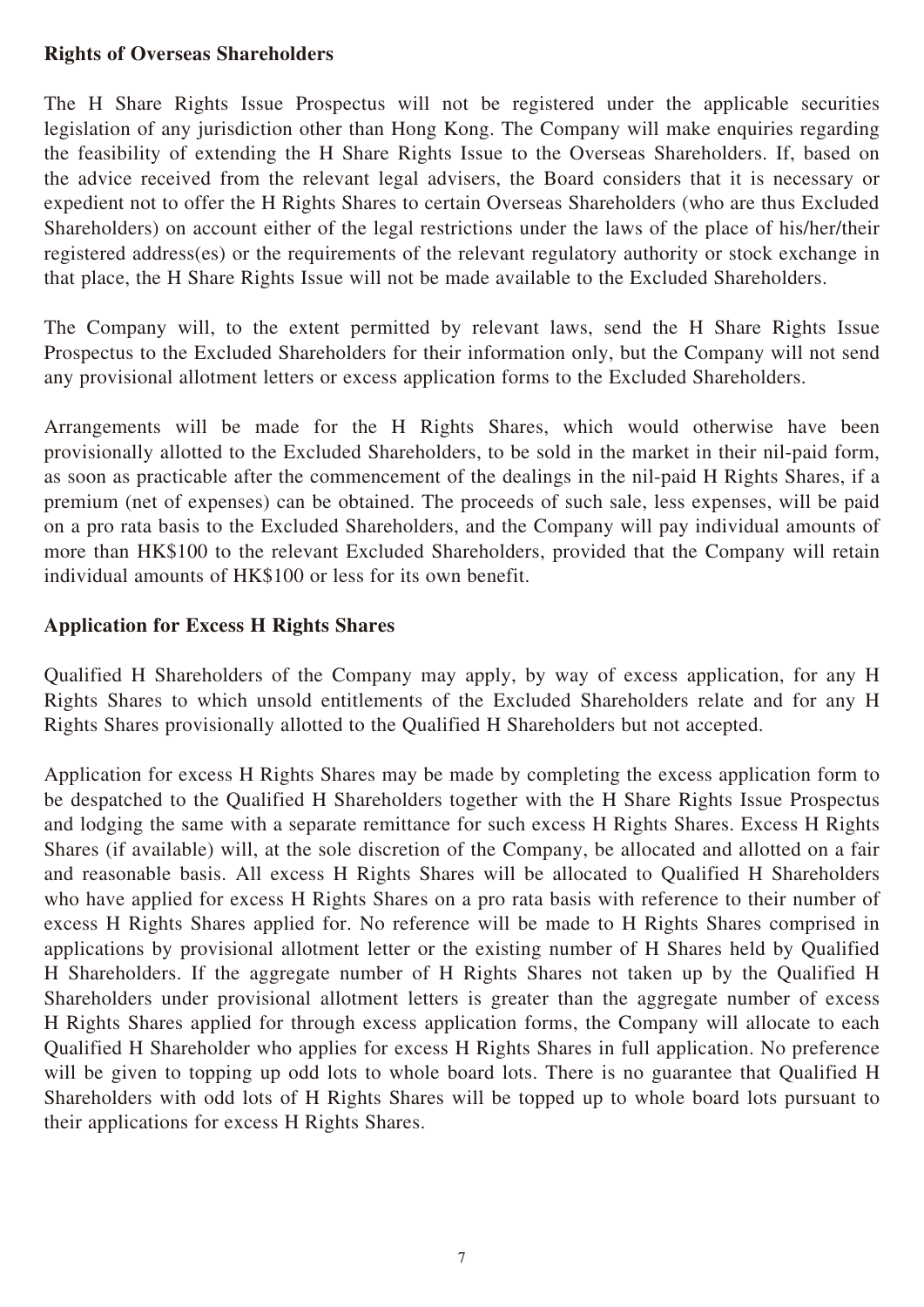## **Conditions of the H Share Rights Issue**

It is expected that the H Share Rights Issue will be conditional upon the fulfilment of the following matters:

- (i) the approval of the Rights Issue by the Shareholders at the General Meeting;
- (ii) the approval of the Rights Issue by the H Shareholders at the H Shareholders Class Meeting and by the A Shareholders at the A Shareholders Class Meeting, respectively;
- (iii) the approval of the Rights Issue by the CSRC and other relevant regulatory authorities;
- (iv) the Listing Committee of the Hong Kong Stock Exchange agreeing to grant the listing of, and permission to deal in, the H Rights Shares in their nil-paid and fully-paid forms, either unconditionally or subject to such conditions which the Company accepts and the satisfaction of such conditions (if any) by no later than the date of the delivery of the H Share Rights Issue Prospectus; and
- (v) the delivery to the Hong Kong Stock Exchange and filing and registration of all documents in relation to the H Share Rights Issue as required by law to be filed by and registered with the Companies Registry in Hong Kong.

None of the above conditions for completion of the H Share Rights Issue may be waived by the Company or has been satisfied as at the date of this announcement. If any of the conditions is not fulfilled, the H Share Rights Issue will not proceed.

## **Conditions of the A Share Rights Issue**

It is expected that the A Share Rights Issue will be conditional upon the fulfilment of the following matters:

- (i) the approval of the Rights Issue by the Shareholders at the General Meeting;
- (ii) the approval of the Rights Issue by the H Shareholders at the H Shareholders Class Meeting and by the A Shareholders at the A Shareholders Class Meeting, respectively;
- (iii) the approval of the Rights Issue by the CSRC and other relevant regulatory authorities; and
- (iv) the subscription level of the A Rights Shares by the A Shareholders being at least 70% of the total A Rights Shares to be issued under the A Share Rights Issue.

None of the above conditions for completion of the A Share Rights Issue may be waived by the Company or has been satisfied as at the date of this announcement. If any of the conditions is not fulfilled, the A Share Rights Issue will not proceed.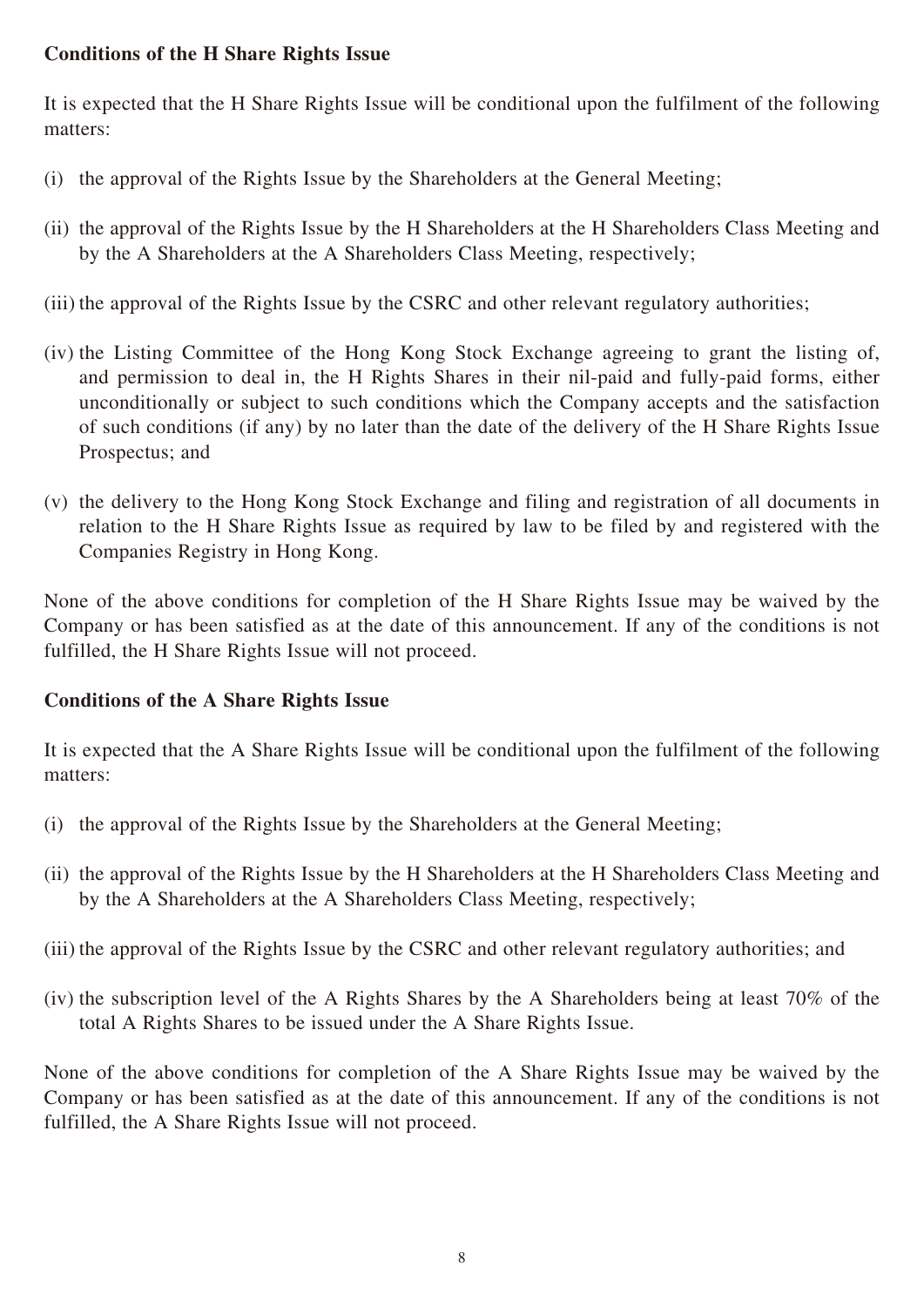## **Change in Registered Capital and Amendments to the Articles of Association**

Upon completion of the Rights Issue, the registered capital of the Company will be increased and certain amendments will be made to the Articles of Association in relation to the increase in the registered capital of the Company due to the Rights Issue. It is proposed that authorisation is to be granted by the General Meeting, the A Shareholders Class Meeting and the H Shareholders Class Meeting to the Board to make amendments to the Articles of Association in relation to the registered capital and total number of Shares according to the issuance results of the Rights Issue. Upon completion of the Rights Issue, the Company will publish a further announcement in relation to the change in registered capital and the amendments to the Articles of Association in due course, so as to provide details of such amendments to the Shareholders.

#### **Underwriting**

The H Share Rights Issue is proposed to be underwritten in accordance with Rule 7.19(1) of the Hong Kong Listing Rules and such underwriting will be conducted in accordance with the requirements of the Hong Kong Listing Rules. Details of the underwriting arrangement in relation to the H Share Rights Issue will be provided to the Shareholders in a further announcement on the H Share Rights Issue to be published by the Company in due course.

However, the A Rights Shares will be underwritten on a best efforts basis as required under the applicable PRC laws and regulations. Under the applicable PRC laws and regulations and as classified by the CSRC, the A Share Rights Issue may only proceed if the subscription level of the A Rights Shares by the A Shareholders is at least 70% of the total A Rights Shares to be issued under the A Share Rights Issue. The rights to subscribe for the A Rights Shares which are not taken up will lapse and no A Shares will be issued or allotted pursuant to such rights.

## **Publication of Further Announcement in Relation to the H Share Rights Issue and Issuance of H Share Rights Issue Prospectus**

Prior to the commencement of the H Share Rights Issue, the Company will make a further announcement and publish the H Share Rights Issue Prospectus, which will contain all relevant details of the Rights Issue, including the definitive basis on which the Rights Shares are to be issued, the maximum number of the Rights Shares to be issued, the Subscription Price, the period of closure of the register of members for the H Shares and the H Share Record Date, trading arrangements of the H Rights Shares, the arrangements for excess H Rights Shares, the underwriting arrangements and the expected timetable of the Rights Issue.

#### **Reasons for the Rights Issue and Use of Proceeds**

The reasons for the Rights Issue are as follows: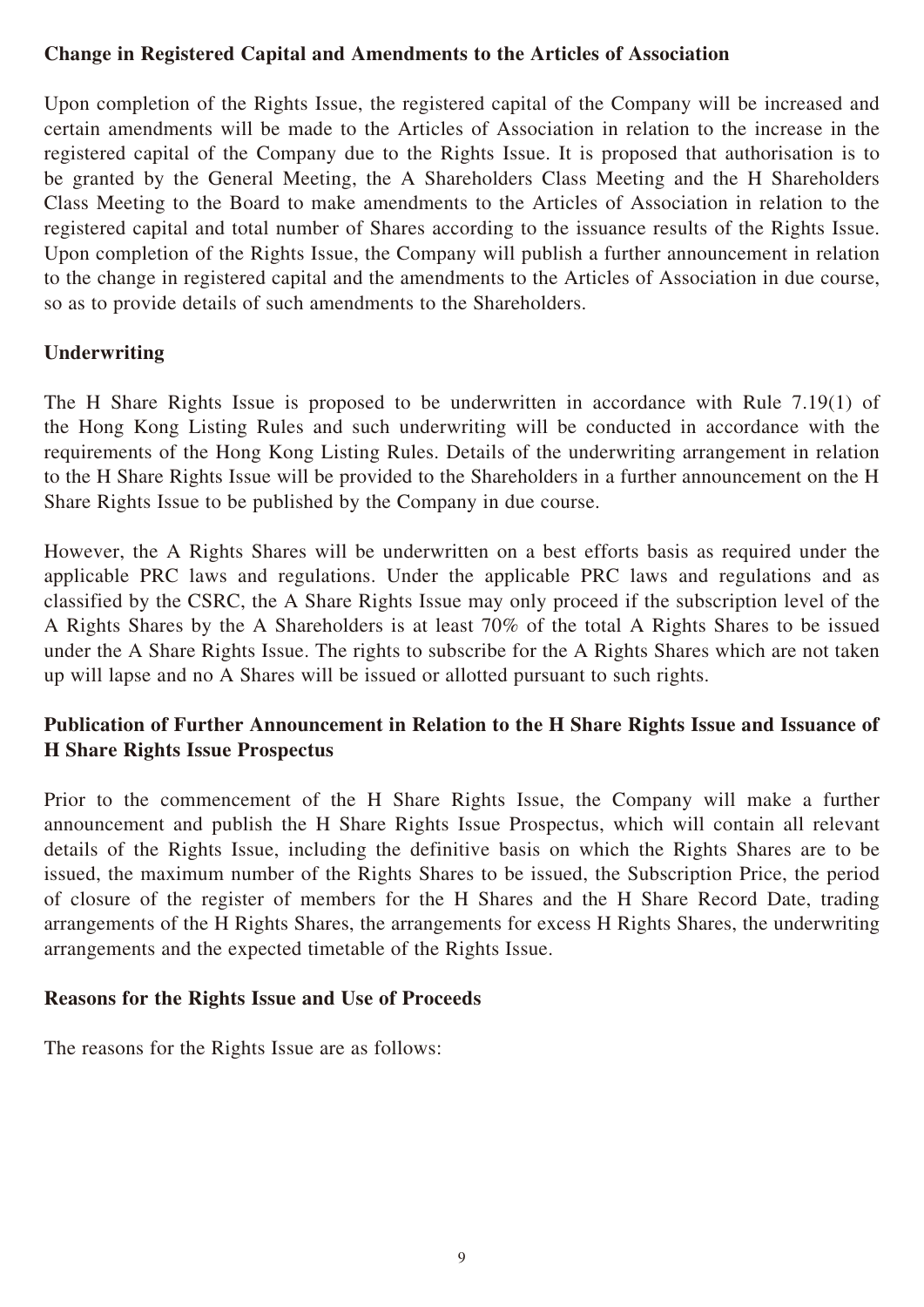- (i) Under the new era background that China's economy has entered the New Normal and the macro economy has transformed from high-speed growth to high-quality development, the deepening reform of capital market and the supply-side reform of securities industry provide historic opportunities for the development of the securities industry. As a leading enterprise in the securities industry, the Company shall actively respond to the national strategy, constantly consolidate its own capital strength, seize the development opportunities of the capital market and the securities industry to further grow bigger, better and stronger;
- (ii) With the opening of China's financial market and the deepening reform of the capital market, competition in the securities industry has become increasingly fierce. In recent years, the operation and management work of the Company have progressed steadily, and the Company has been consistently ranked first among domestic securities companies in terms of principal businesses and financial indicators. The Rights Issue will help the Company further enhance its capital strength and its capital advantage in the new round of industry competition;
- (iii) The development vision of the Company is to become a domestically leading and internationally first-class Chinese investment bank most trusted by clients around the world. It strives to maintain the leading position in China and amongst the top in Asia for its principal businesses, while fully optimizing and enhancing its business layout, management structure, operation mechanism and appraisal system. Due to the capital-intensive nature of securities industry, the business development of securities companies is closely related to their capital strength, and the capital scale directly determines the business scale. The Rights Issue will further consolidate the Company's capital strength, optimize the capital structure, expand the business scale, and effectively seize market opportunities, which will provide solid capital guarantee for the achievement of strategic goals; and
- (iv) Risk management and internal control are critical to the successful operation of securities companies. Since its establishment, the Company has always attached great importance to the construction of risk control mechanism, and achieved standardized operation, stable and healthy development, and high asset quality. Its various financial and business risk supervision indicators meet the regulatory requirements. By increasing the long-term capital and optimizing the capital structure, the Company can enhance its long-term competitiveness and anti-risk ability. Under the background that the current regulatory policies have tightened control on the risk management capabilities of securities companies, the Company needs to maintain longterm capital matching with its asset scale to continuously meet the regulatory requirements. The funds raised from the Rights Issue will help reduce liquidity risk and improve risk resistance of the Company.

In view of the above reasons, the proceeds to be raised from the Rights Issue, after deduction of relevant expenses relating to the issuance, will be used for the following purposes: (i) up to RMB19 billion will be used for the development of flow-based business; (ii) up to RMB5 billion will be used for the increase in investments to the subsidiaries of the Company; (iii) up to RMB3 billion will be used for the strengthening of the construction of the information system; and (iv) up to RMB1 billion will be used for the replenishment of other working capital. The Directors are of the view that the Rights Issue is in the interests of the Company and the Shareholders as a whole.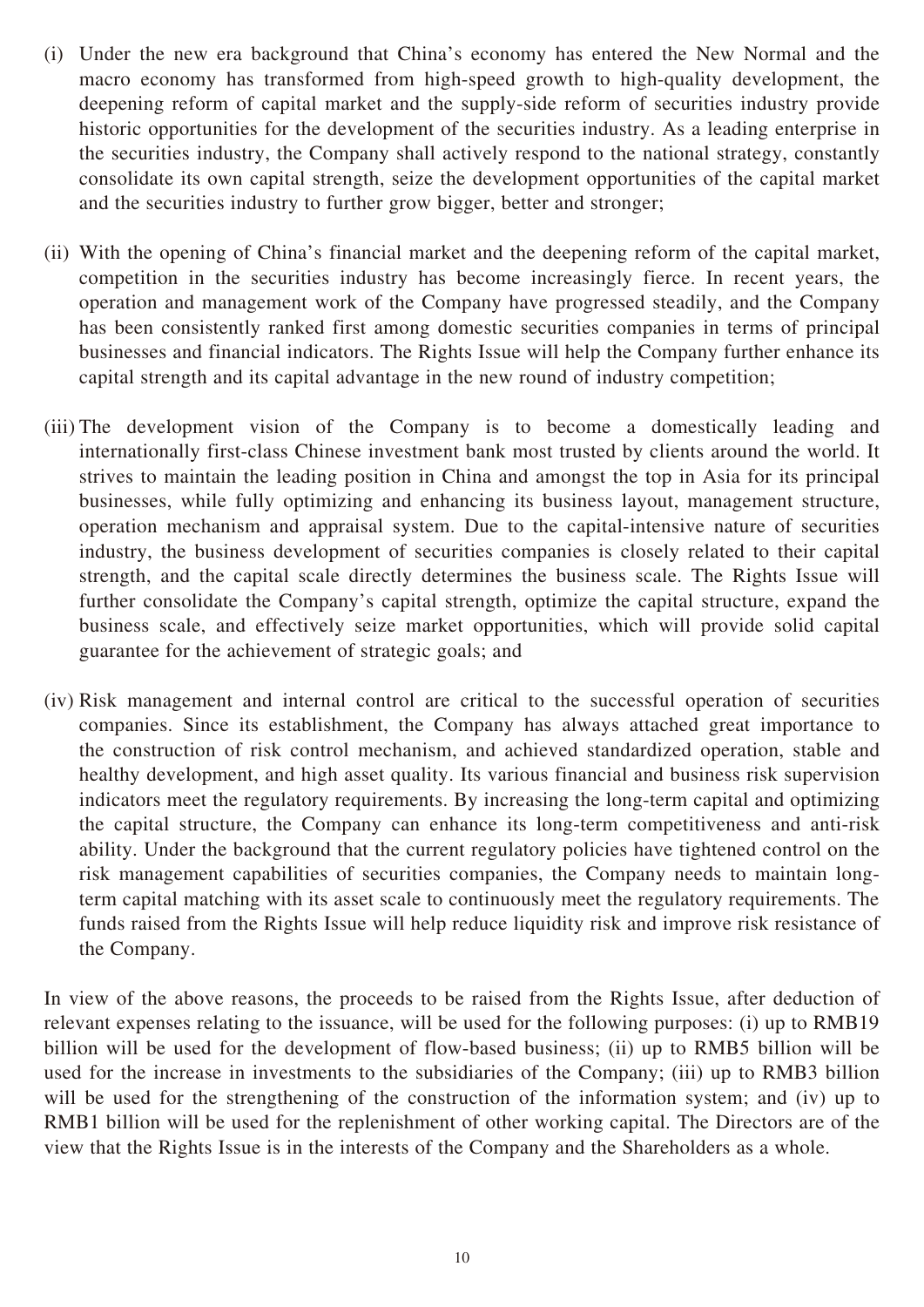#### **Shareholding Structure of the Company**

The following table sets out the Company's shareholding structure as at the date of this announcement and its shareholding structure immediately following completion of the Rights Issue (assuming the Rights Issue is conducted on the basis of 1.5 Rights Shares for every 10 existing Shares with full subscription for the Rights Shares and assuming no change in the issued share capital of the Company during the period from the date of this announcement to the Record Date):

|                        |                             |                           |                           |                      | Approximate<br>percentage of<br>the total |
|------------------------|-----------------------------|---------------------------|---------------------------|----------------------|-------------------------------------------|
|                        | Number of                   |                           |                           | Number of            | number of                                 |
|                        | <b>issued Shares</b>        |                           |                           | <b>issued Shares</b> | <b>issued Shares</b>                      |
|                        | as at the                   | Approximate               | Number of                 | immediately          | immediately                               |
|                        | date of this                | percentage                | <b>Shares</b>             | following            | following                                 |
|                        | announcement<br>(before the | of the total<br>number of | to be issued<br>under the | completion<br>of the | completion<br>of the                      |
| <b>Class of Shares</b> | <b>Rights Issue)</b>        | <b>issued Shares</b>      | <b>Rights Issue</b>       | <b>Rights Issue</b>  | <b>Rights Issue</b>                       |
| A Shares               | 10,648,448,329              | 82.38%                    | 1,597,267,249             | 12,245,715,578       | 82.38%                                    |
| H Shares               | 2,278,327,700               | 17.62%                    | 341,749,155               | 2,620,076,855        | 17.62%                                    |
| Total                  | 12,926,776,029              | 100.00%                   | 1,939,016,404             | 14,865,792,433       | 100.00%                                   |

The following table sets out the Company's shareholding structure as at the date of this announcement and its shareholding structure immediately following completion of the Rights Issue (assuming the Rights Issue is conducted on the basis of 1.5 Rights Shares for every 10 existing Shares with 70% subscription level for the A Rights Shares and full subscription for the H Rights Shares and assuming no change in the issued share capital of the Company during the period from the date of this announcement to the Record Date):

|                        | Number of                                                                                          |                                                                         | Number of<br><b>Shares</b><br>to be issued<br>under the<br><b>Rights Issue</b> | Number of<br><b>issued Shares</b><br>immediately<br>following<br>completion<br>of the<br><b>Rights Issue</b> | Approximate<br>percentage of<br>the total<br>number of<br><b>issued Shares</b><br>immediately<br>following<br>completion<br>of the<br><b>Rights Issue</b> |
|------------------------|----------------------------------------------------------------------------------------------------|-------------------------------------------------------------------------|--------------------------------------------------------------------------------|--------------------------------------------------------------------------------------------------------------|-----------------------------------------------------------------------------------------------------------------------------------------------------------|
| <b>Class of Shares</b> | issued Shares<br>as at the<br>date of this<br>announcement<br>(before the<br><b>Rights Issue</b> ) | Approximate<br>percentage<br>of the total<br>number of<br>issued Shares |                                                                                |                                                                                                              |                                                                                                                                                           |
| A Shares               | 10,648,448,329                                                                                     | 82.38%                                                                  | 1,118,087,074                                                                  | 11,766,535,403                                                                                               | 81.79%                                                                                                                                                    |
| H Shares               | 2,278,327,700                                                                                      | 17.62%                                                                  | 341,749,155                                                                    | 2,620,076,855                                                                                                | 18.21%                                                                                                                                                    |
| Total                  | 12,926,776,029                                                                                     | 100.00%                                                                 | 1,459,836,229                                                                  | 14,386,612,258                                                                                               | 100.00%                                                                                                                                                   |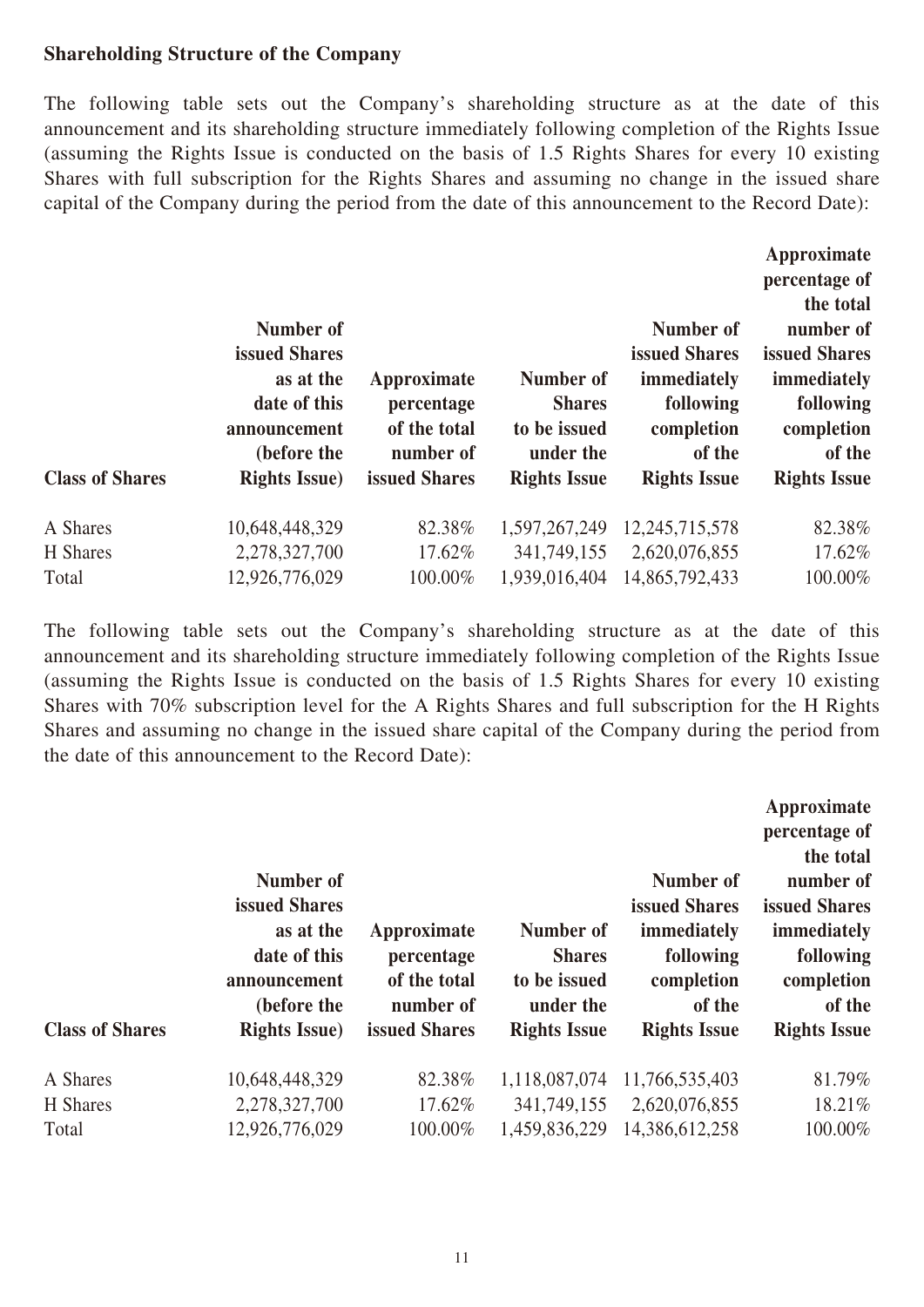## **III. CIRCULAR**

A circular containing further details of the Rights Issue, along with the notices convening the General Meeting and the H Shareholders Class Meeting, will be despatched to the H Shareholders in due course.

**The H Share Rights Issue is conditional upon the fulfilment of the conditions set out under the section headed "Conditions of the H Share Rights Issue". If any of the conditions is not fulfilled, the H Share Rights Issue will not proceed. Shareholders and investors are advised to exercise caution when dealing in the H Shares.**

## **IV. DEFINITIONS**

In this announcement, unless the context requires otherwise, the following terms and expressions shall have the following meanings:

| "A Rights Shares"                 | the new A Shares proposed to be allotted and issued to the<br>A Shareholders under the A Share Rights Issue (less any A<br>Shares not taken up by the A Shareholders)                                                                                                                    |
|-----------------------------------|------------------------------------------------------------------------------------------------------------------------------------------------------------------------------------------------------------------------------------------------------------------------------------------|
| "A Share(s)"                      | the domestic share(s) in the ordinary share capital of the<br>Company with a nominal value of RMB1.00 each, which are<br>listed on the Shanghai Stock Exchange (stock code: 600030)                                                                                                      |
| "A Share Record Date"             | a date to be determined by the Board or its authorised<br>person(s) by reference to which entitlements to the A Share<br>Rights Issue are to be determined                                                                                                                               |
| "A Share Rights Issue"            | the proposed issue of up to $1,597,267,249$ A Rights Shares<br>at the Subscription Price on the basis of up to 1.5 A Rights<br>Shares for every 10 existing A Shares held on the relevant A<br><b>Share Record Date</b>                                                                  |
| "A Shareholder(s)"                | holder(s) of A Shares                                                                                                                                                                                                                                                                    |
| "A Shareholders Class<br>Meeting" | the class meeting of the A Shareholders of the Company to<br>be convened to consider and, if thought fit, approve, among<br>other matters, the Rights Issue                                                                                                                              |
| "Articles of Association"         | the articles of association of the Company                                                                                                                                                                                                                                               |
| "Board"                           | the board of directors of the Company                                                                                                                                                                                                                                                    |
| "Company"                         | CITIC Securities Company Limited (中信証券股份有限<br>$\hat{\triangle}$ $\vec{\mathbb{E}}$ ), a joint stock company incorporated in the PRC with<br>limited liability, whose H Shares and A Shares are listed<br>on the Hong Kong Stock Exchange and the Shanghai Stock<br>Exchange respectively |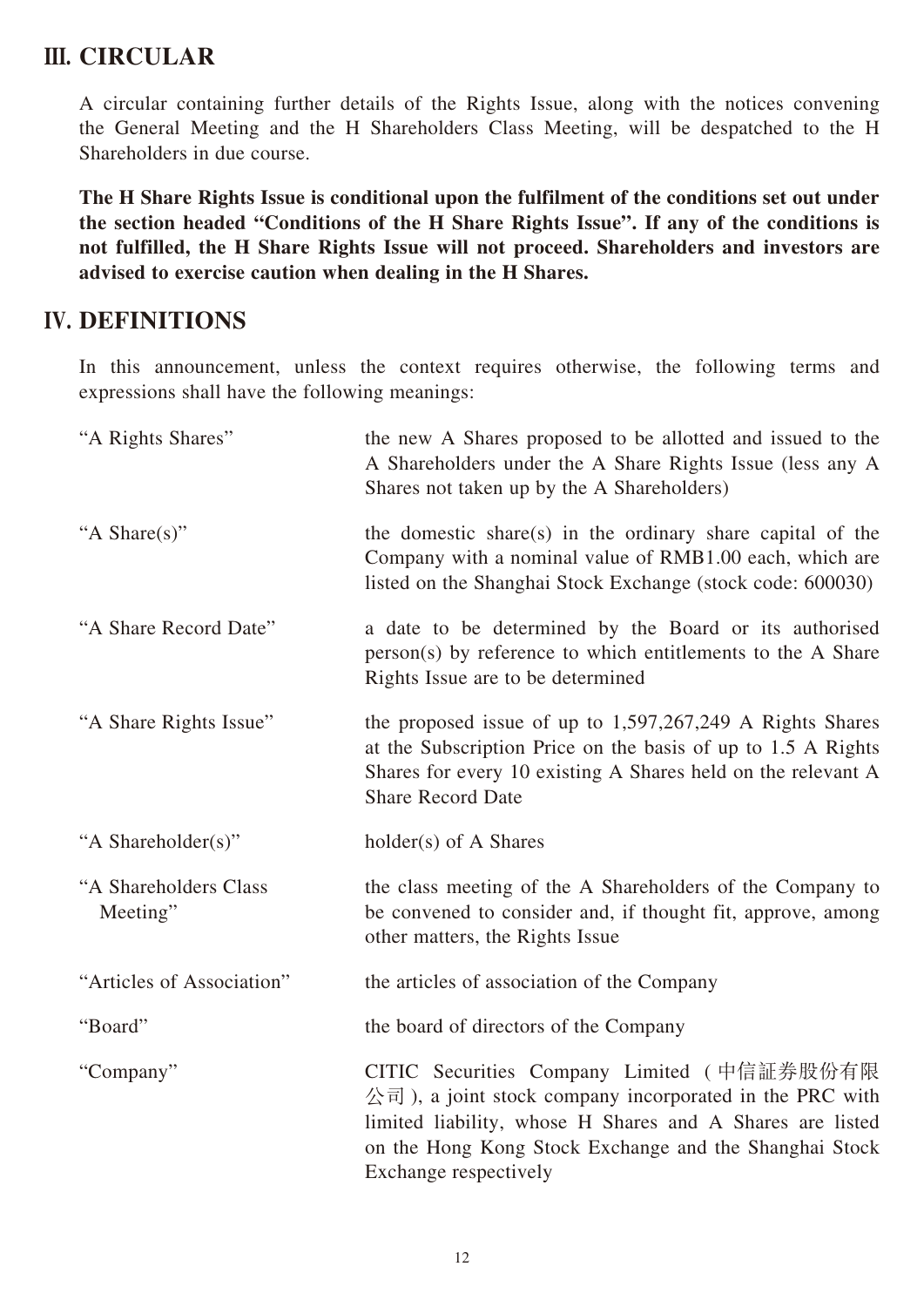| "CSRC"                              | China Securities Regulatory Commission                                                                                                                                                                                                                                                                                                                                                                                                        |
|-------------------------------------|-----------------------------------------------------------------------------------------------------------------------------------------------------------------------------------------------------------------------------------------------------------------------------------------------------------------------------------------------------------------------------------------------------------------------------------------------|
| "Director(s)"                       | the director(s) of the Company                                                                                                                                                                                                                                                                                                                                                                                                                |
| "Excluded Shareholder(s)"           | Overseas Shareholder(s) whom the Board, based on legal<br>opinions provided by legal advisers, considers it necessary<br>or expedient to exclude any such Overseas Shareholder(s)<br>from participating in the Rights Issue on account either of the<br>legal restrictions under the laws of the place of his/her/their<br>registered address(es) or the requirements of the relevant<br>regulatory authority or stock exchange in that place |
| "General Meeting"                   | the Shareholders' general meeting of the Company to be<br>convened to consider and, if thought fit, approve, among<br>other matters, the Rights Issue                                                                                                                                                                                                                                                                                         |
| "H Rights Shares"                   | the new H Shares proposed to be allotted and issued to the<br>Qualified H Shareholders under the H Share Rights Issue                                                                                                                                                                                                                                                                                                                         |
| "H Share $(s)$ "                    | the overseas listed foreign share(s) in the ordinary share<br>capital of the Company with a nominal value of RMB1.00<br>each, which are listed on the Hong Kong Stock Exchange<br>$(\text{stock code: } 6030)$                                                                                                                                                                                                                                |
| "H Share Record Date"               | a date to be determined by the Board or its authorised<br>person(s) by reference to which entitlements to the H Share<br>Rights Issue are to be determined                                                                                                                                                                                                                                                                                    |
| "H Share Rights Issue"              | the proposed issue of up to 341,749,155 H Rights Shares<br>at the Subscription Price on the basis of up to 1.5 H Rights<br>Shares for every 10 existing H Shares held on the relevant H<br><b>Share Record Date</b>                                                                                                                                                                                                                           |
| "H Share Rights Issue<br>Prospectus | the prospectus in relation to the H Share Rights Issue<br>to be issued by the Company and despatched to the H<br>Shareholders, which contains further details of the H Share<br><b>Rights Issue</b>                                                                                                                                                                                                                                           |
| "H Shareholder(s)"                  | holder(s) of H Shares                                                                                                                                                                                                                                                                                                                                                                                                                         |
| "H Shareholders Class"<br>Meeting"  | the class meeting of the H Shareholders of the Company to<br>be convened to consider and, if thought fit, approve, among<br>other matters, the Rights Issue                                                                                                                                                                                                                                                                                   |
| "HK\$"                              | Hong Kong dollars, the lawful currency of Hong Kong                                                                                                                                                                                                                                                                                                                                                                                           |
| "Hong Kong"                         | the Hong Kong Special Administrative Region of the PRC                                                                                                                                                                                                                                                                                                                                                                                        |